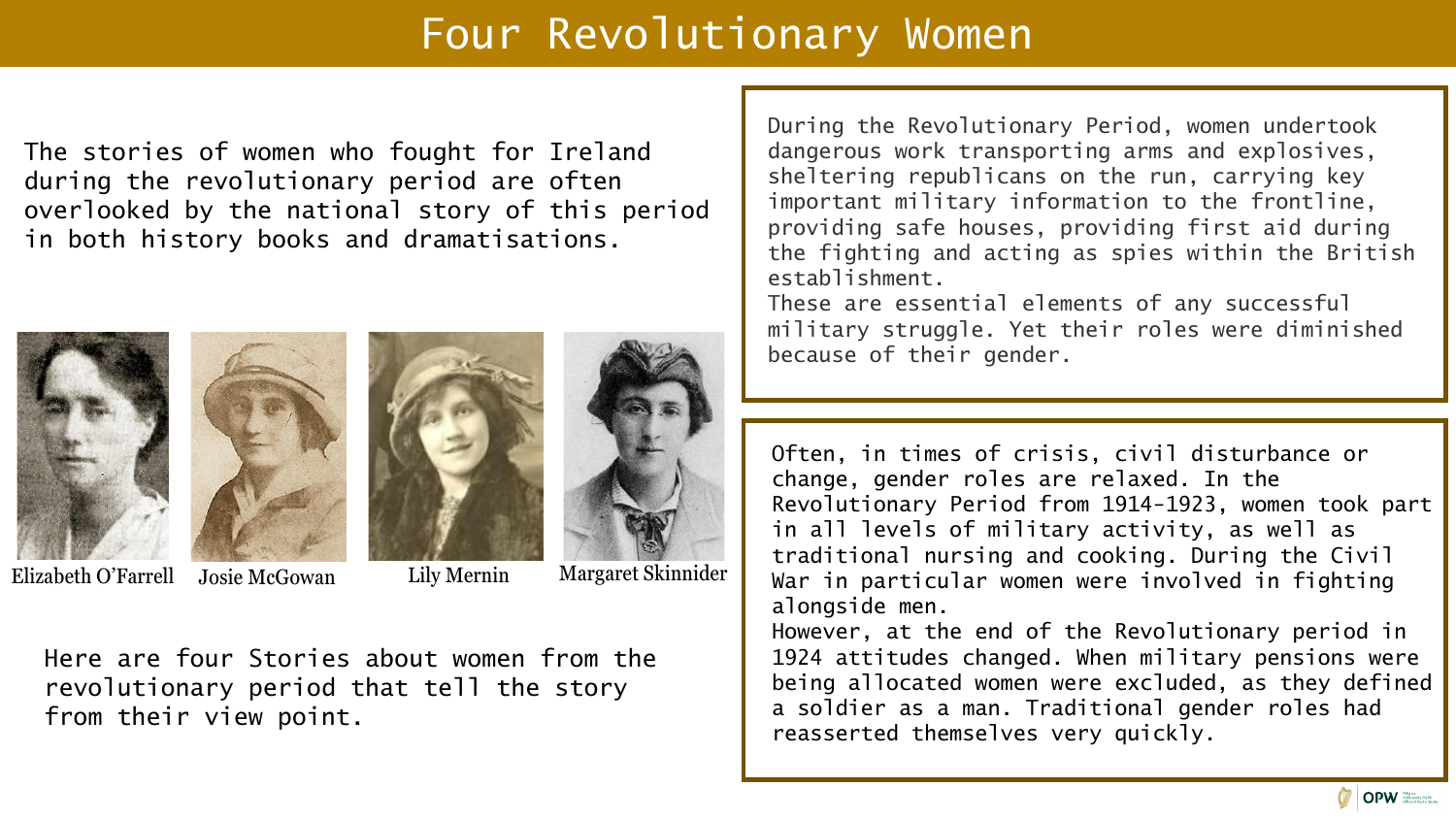# Spot the difference



### This is the photo of Padraig Pearse surrendering to General Lowe on Saturday 29th April 1916

The photo on the left is the original image taken at 3:30pm when Padraig Pearse surrendered unconditionally to General Lowe in the company of Elizabeth O'Farrell at the corner of Great Britain Street and Moore Street. You can see Elizabeth's shoes and the base of her coat.

The Photo on the right was what was printed on 10<sup>th</sup> May in the *Daily Sketch* newspaper. Elizabeth O'Farrell has been removed from the picture. Padraig Pearse appears to stand alone.

## The Surrender

First the rebels hung a white flag on the building to protect Elizabeth O'Farrell as she walked out. She was also carrying a white flag and had a Red Cross on her white nurses uniform.

12:45pm, Elizabeth O'Farrell walked to the barrier. The British military ceased firing.

She was brought to General Lowe and relayed Pearse' message that he was ready to negotiate. Lowe sent her back with a written message that there would be no negotiations. It had to be an unconditional surrender. She was told to be back in 30 minutes with the answer or else the shooting would resume.

She returned to Pearse with the written message. He agreed to the surrender. Elizabeth returned to Lowe with Pearse' message. Lowe reminded her that the surrender was unconditional and told her to return with Pearse within 30 minutes, or else they would start shooting again.

3:30pm Elizabeth O'Farrell and Padraig Pearse returned and surrendered unconditionally. Pearse was taken away and the written surrender was prepared within 45 minutes.

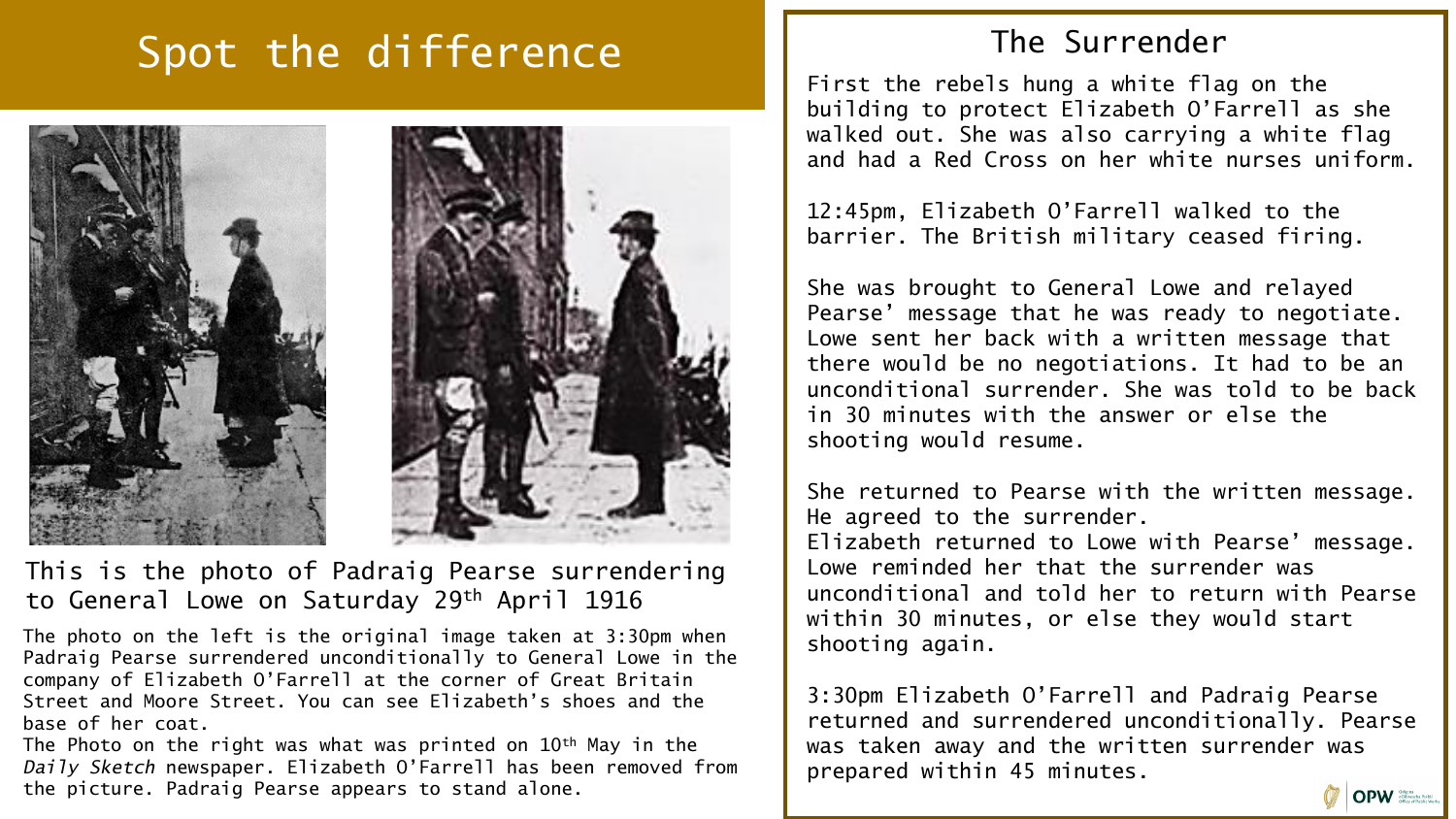

Josie McGowan was a spinner working in a textile factory. Along with her two brothers, she became involved in the Republican movement. Josie joined Cumann na mBan and fought with the Marrowbone Lane garrison in 1916. She was just 16 years old.

On the 22nd of September 1918, Josie attended a Cumann na mBan protest in Foster Place, just off Dame Street in Dublin. The meeting was addressed by Helena Molony and Madeline Ffrench Mullen standing on a platform. Protests against the conscription of Irish men to the British Army were being held across Ireland. The Lord Lieutenant of Ireland, Lord French, alleged that these protests were the result of a 'German Plot' to undermine the British War effort. In response to the alleged 'German Plot', British forces arrested Constance Markievicz, Maud Gonne and Kathleen Clarke. The women were imprisoned in England. On that day,

Josie and the other members of Cumann na mBan were in Foster Place to protest at the women's internment.



The Dublin Metropolitan Police, based in Dublin Castle, wanted to arrest Helena Molony and Madeline Ffrench Mullen. The police surrounded the women and forced their way through their way through the crowd, lashing out with their batons at anyone who stood in their way. Some of the women were arrested while trying to protect the speakers. Josie McGowan stood her ground in the face of the baton charge and received several blows to the head and body. She collapsed unconscious. She was brought to the Cumann na mBan first aid station at Ticknock, in the Dublin Mountains where she died of her injuries a week later. Her death certificate shows her cause of death as pneumonia, in order to protect her family from the authorities attention. Her family were broken hearted and her father died a week later. They are both buried in

Glasnevin Cemetery.

Josie was awarded the War of Independence medal decades after death for her contribution to the 1916 Easter Rising and campaign against conscription. Her medal has a 'Comhrac' bar, indicating that she was involved in active service. This bar has been traditionally reserved for men who fought in the revolutionary period.

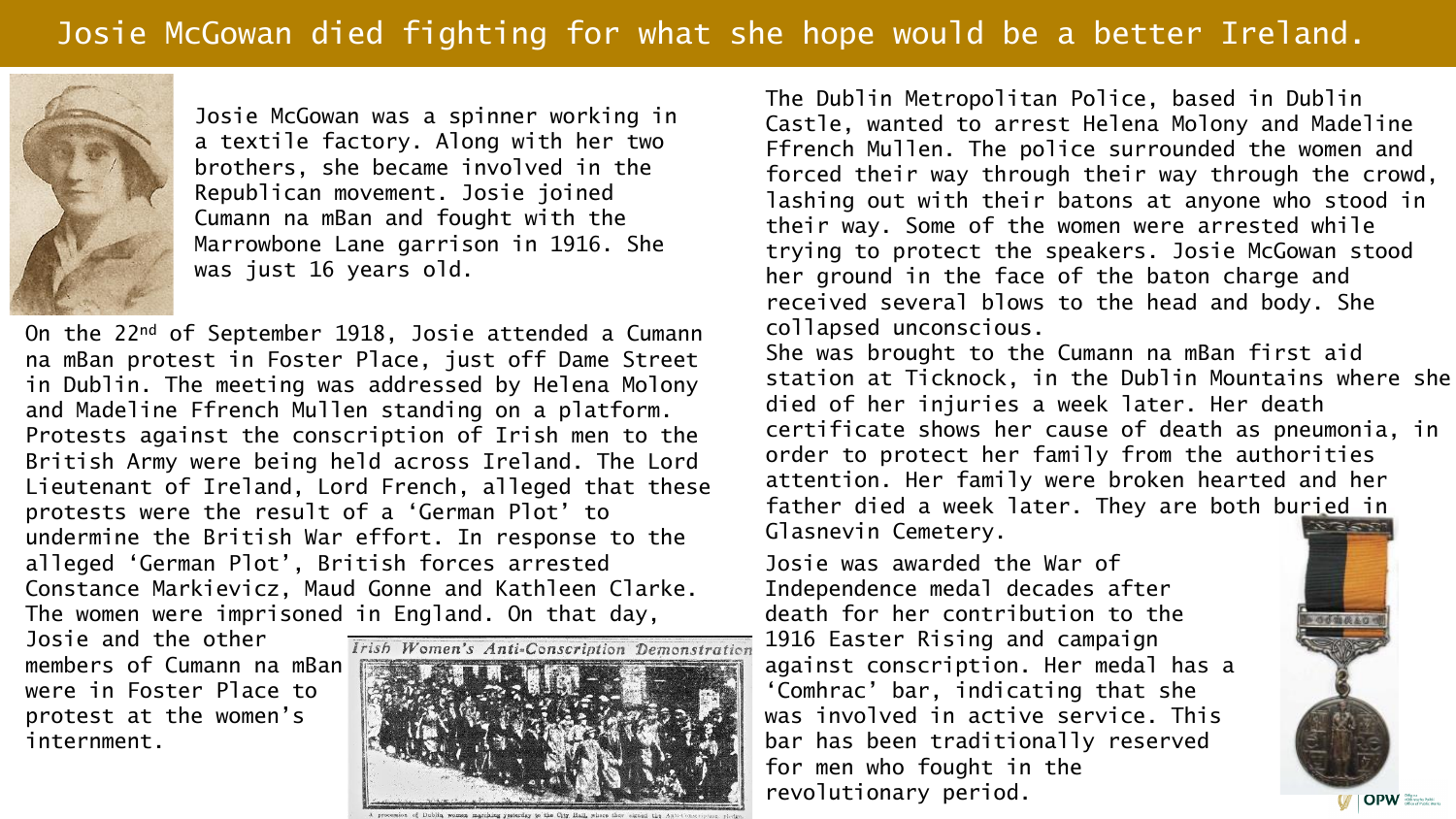## Lily Mernin, typist and spy

Lily Mernin worked in Dublin Castle as a typist. She was introduced to Michael Collins by her cousin Piaras Béaslaí and agreed to pass information from the army garrison office in Dublin Castle to the Irish Republican Army (IRA). She also helped identify members of the 'British' army and Auxiliaries to the Republicans.



In her statement to the Military Archives, she describes how she went about identifying the British officers:

I met this man. whom I learned later

was Tom Cullen, and went with him to a football match at Lansdowne Road. He asked me to point, out to him and give him the names of any British military officers who frequented Dublin Castle and G.H.Q. I was able to point out a few military officers to him whom I knew.

When I got to know the Auxiliaries better, I accompanied Frank Saurin (known then as Mr. Stanley) to various cafés where I identified for him some of the Auxiliaries whom I knew.

One of her most noted roles was in identifying British intelligence officers that were executed by the IRA on Bloody Sunday the 21st November 1920.

'Before the 21st November 1920, it was part of my normal<br>duty to type the names and addresses of British agents who were accommodated at private addresses and living as ordinary citizens in the city. These lists were typed weekly and - amended whenever an address was changed. I passed them on each week either to the address at Moynihan's, Clonliffe Rd. or to Piaras Beaslaci. The typing of the lists ceased after the 21st November 1920.

Lily was known within Republican circles as 'Little Gentleman' or 'Lt. G' to protect her identity and she was known to be cool under fire.

' Suspicion was thrown in my direction

one morning when Miss Dunne entered the office and excitedly said that her brother had been missing and that she thought he was held by the I.R.A., that somebody in the office had given information to the I.R.A. concerning the conversation we had in the office about MacMahon and Peel, British agents, who were lodging in the same house with her in Mount Street. However. I found myself in a predicament, but I remained cool and calm and bluffed my way out of it and said: "Who could be a spy?" and put the plame on her brother for **OPW** talking too much.'